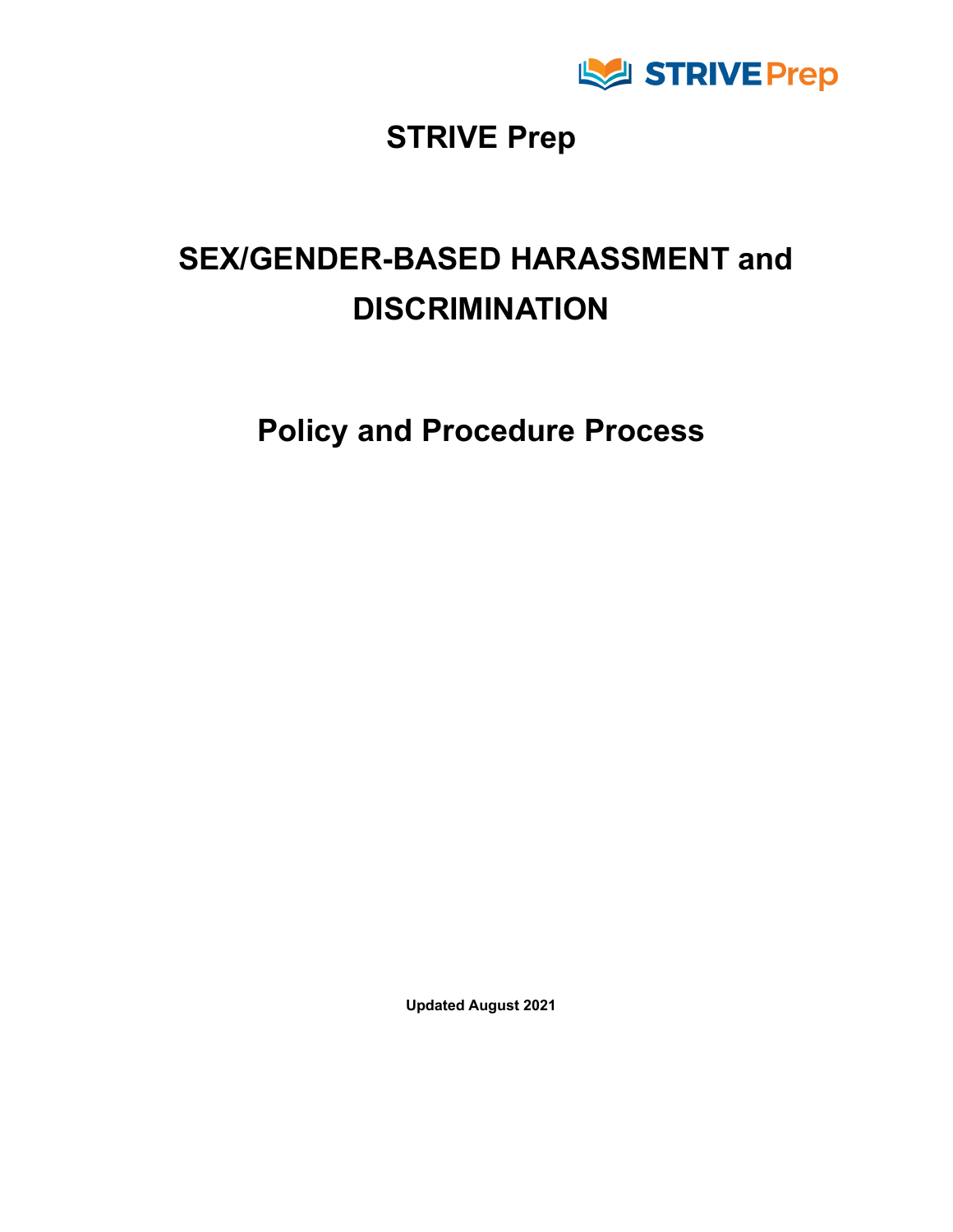

This sexual harassment policy and procedure process sets forth the grievance process, including the investigative and determination process, for all reports of sex based harassment and discrimination, including those governed by Title IX and those covered separately by STRIVE Prep's behavior and discipline policies.

When the process or procedure differs between a Title IX or STRIVE Prep process, such will be noticed.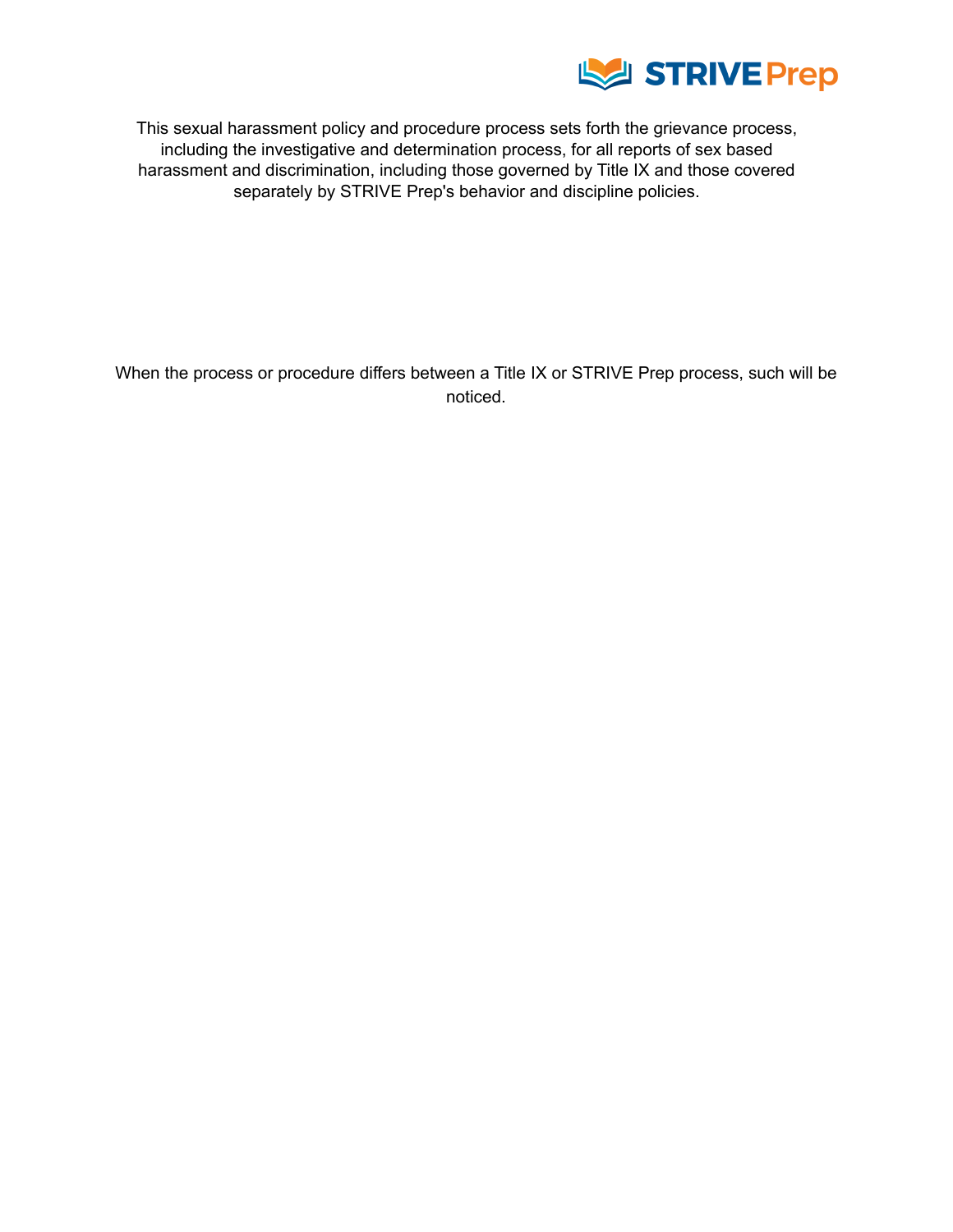

#### **Sexual Harassment/Discrimination/Title IX**

All students and staff at STRIVE Prep have a right to feel safe and respected. Consistent with federal civil rights laws (Title VI, Title IX, Americans with Disabilities Act, Section 504, and Age Discrimination Act), state law, and STRIVE Prep policies **STRIVE Prep does not discriminate on the basis of color, ethnicity, gender, sex, sexual orientation, gender identity or expression, transgender status, religion, national origin, ancestry, age, marital status, veteran status , disability, or any other status protected by local, state or federal law, in admission into, access to, or treatment within its educational programs or activities or in employment.** Harassment is a form of prohibited discrimination. STRIVE Prep prohibits retaliation against any individual for making a good-faith complaint or participating in good faith in an investigation of discrimination or harassment. All forms of discrimination and harassment, including sexual harassment, will not be tolerated.

Per Title IX, STRIVE Prep does discriminate on the basis of sex in the education program or activity that it operates.

STRIVE Prep's grievance policy provides for the prompt and equitable resolution of all student and employee complaints of alleged discrimination or harassment. STRIVE Prep shall promptly respond to all concerns and complaints of unlawful and prohibited discrimination and/or harassment; take action in response when unlawful prohibited discrimination and/or harassment is discovered; impose appropriate sanctions on offenders in a case-by-case manner; and protect the privacy of all involved in unlawful and prohibited discrimination and/or harassment complaints as required by state and federal law. In all situations as required by law and in those other circumstances as deemed appropriate by STRIVE Prep, the complaint shall be referred to law enforcement for investigation.

STRIVE Prep has adopted the following procedures to promptly and equitably address concerns and complaints about prohibited and unlawful discrimination and/or harassment. Complaints may be submitted orally or in writing. Please note, knowingly making false statements or knowingly submitting false information to a STRIVE Prep staff member and/or in connection with a claim or allegation of harassment and/or discrimination is strictly prohibited and may result in disciplinary action.

## **Definitions**

| Complainant       | Individual who is alleged to be the victim of<br>conduct that could constitute sexual harassment                |
|-------------------|-----------------------------------------------------------------------------------------------------------------|
| <b>Respondent</b> | Individual who has been reported to be the<br>perpetrator of conduct that could constitute sexual<br>harassment |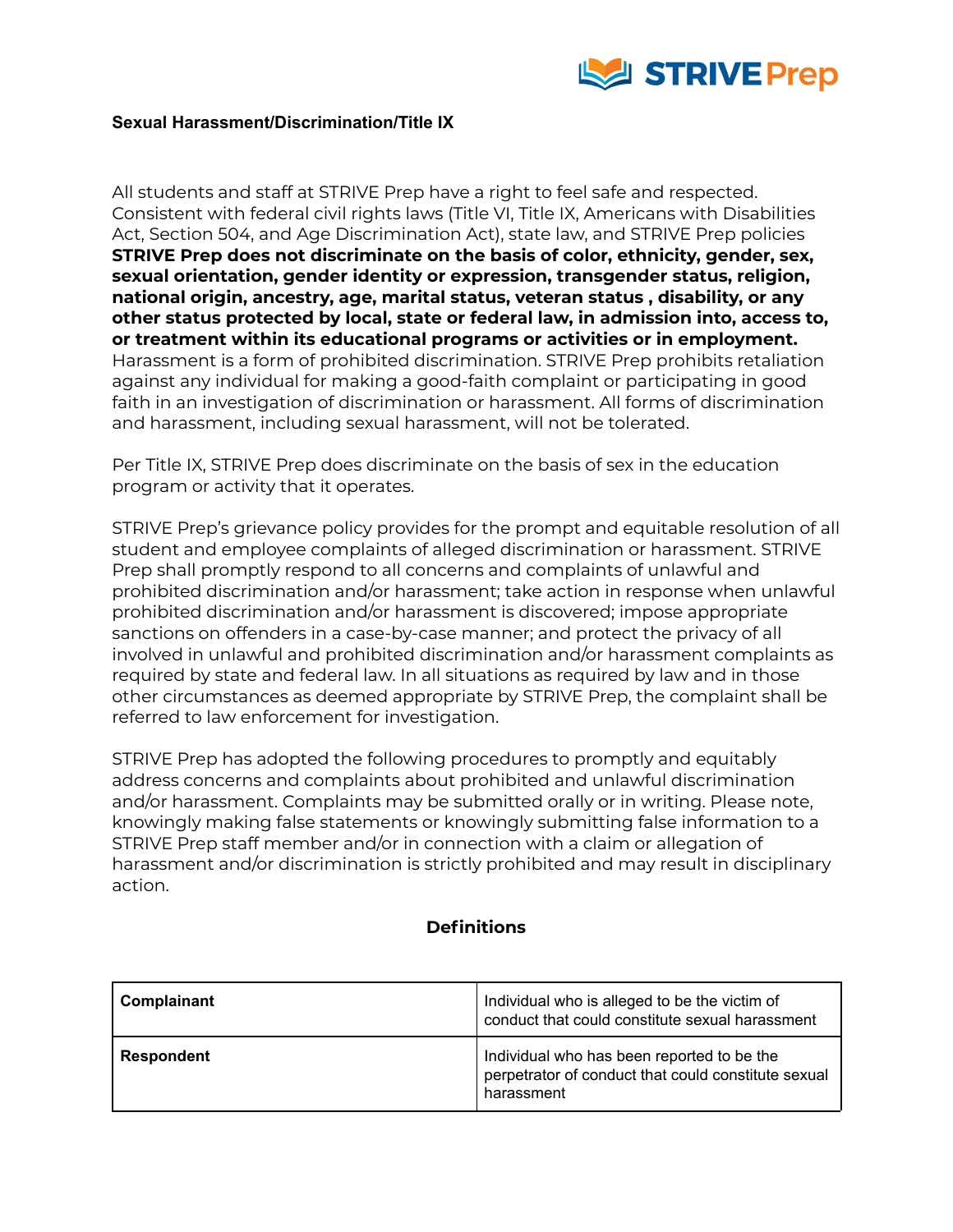

| <b>Title IX Formal Complaint</b>     | A document filed by a complainant or signed by<br>the Title IX Coordinator alleging sexual<br>harassment against a respondent and requesting<br>that STRIVE Prep investigate the allegation of<br>sexual harassment |
|--------------------------------------|---------------------------------------------------------------------------------------------------------------------------------------------------------------------------------------------------------------------|
| <b>Education Program or Activity</b> | Includes locations, events, circumstances over<br>which STRIVE Prep exercised substantial control<br>over both the respondent and the context in which<br>the sexual harassment occurs                              |

| <b>Supportive Measures</b> | Non-disciplinary, non-punitive individualized<br>services offered as appropriate, as reasonably<br>available, and without fee or charge to the<br>complainant or respondent before or after the<br>filing of a formal complaint or where no formal<br>complaint has been filed.<br>May include, but not be limited to, counseling,<br>extension of deadlines or other course-related<br>adjustments, modifications of work or class<br>schedules, campus escort services, mutual<br>restrictions on contact between the parties,<br>changes in work locations, leaves of absences,<br>increased security or monitoring of certain areas<br>of campus or similar measures |
|----------------------------|--------------------------------------------------------------------------------------------------------------------------------------------------------------------------------------------------------------------------------------------------------------------------------------------------------------------------------------------------------------------------------------------------------------------------------------------------------------------------------------------------------------------------------------------------------------------------------------------------------------------------------------------------------------------------|
| <b>Emergency Removal</b>   | Removing a respondent from the STRIVE Prep's<br>education program or activity on an emergency<br>basis, provided that the STRIVE Prep has<br>undertaken an individualized safety and risk<br>analysis, determines that an immediate threat to<br>the physical health or safety of any student or<br>other individual arises from the allegations of<br>sexual harassment justifies removal and provides<br>the respondent with notice and an opportunity to<br>challenge the decision immediately following<br>removal                                                                                                                                                   |

| the evidence standard. This preponderance is<br>based on the more convincing evidence and its<br>probable truth or accuracy, and not on the amount<br>of evidence. Evidence/Information only needs to<br>be greater than a 50% likelihood of being true<br>under the preponderance of evidence standard<br>(essentially it is a finding that more likely than not<br>the evidence/allegation is true) |
|-------------------------------------------------------------------------------------------------------------------------------------------------------------------------------------------------------------------------------------------------------------------------------------------------------------------------------------------------------------------------------------------------------|
|-------------------------------------------------------------------------------------------------------------------------------------------------------------------------------------------------------------------------------------------------------------------------------------------------------------------------------------------------------------------------------------------------------|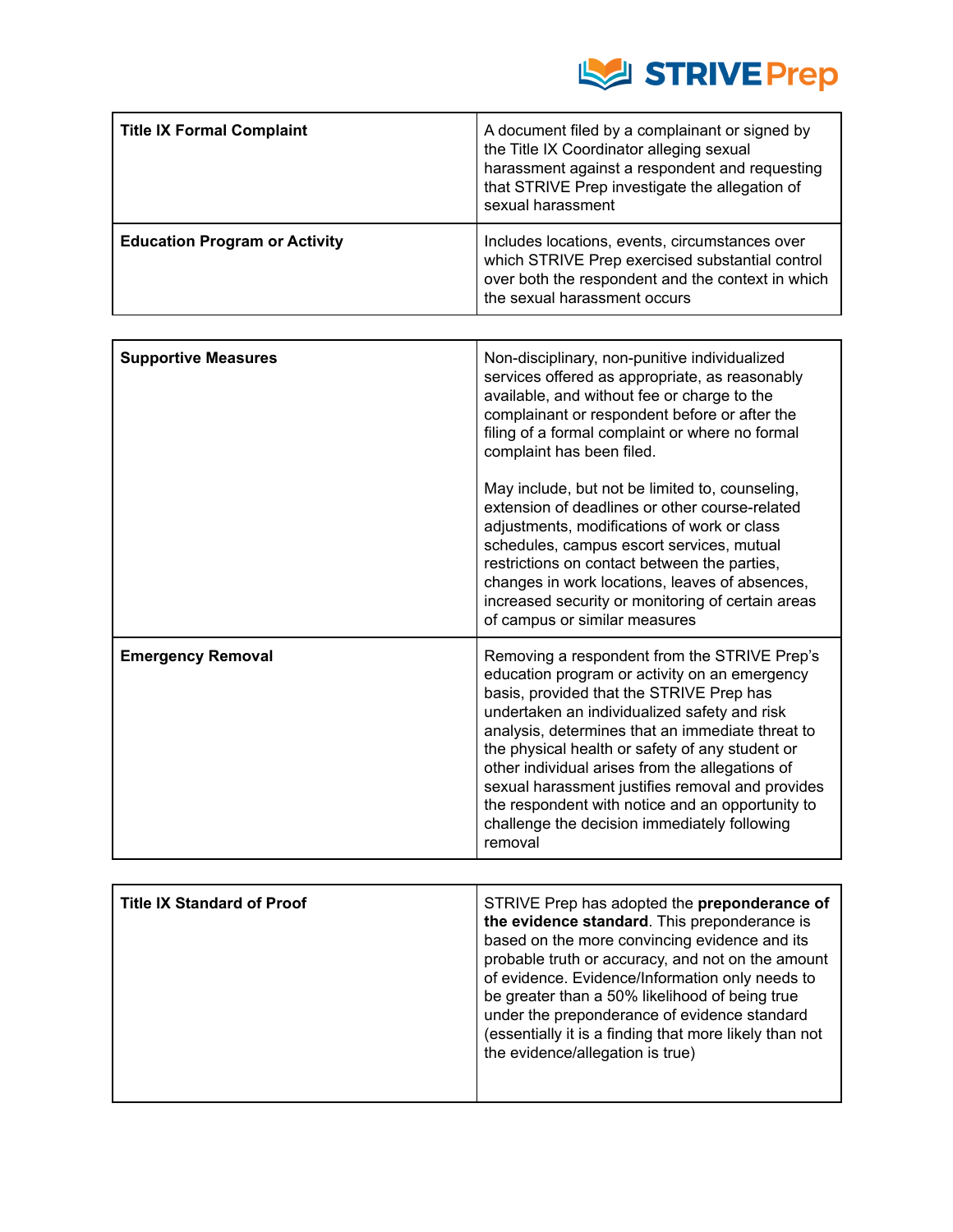

# **STRIVE Prep prohibits Sex Based Discrimination and Harassment.**

#### **Title IX Sexual Harassment:**

Conduct on the basis of sex that satisfies one or more of the following:

An employee of STRIVE Prep conditions the provision of an aid, benefit, or service of the STRIVE Prep on an individual's participation in unwelcome sexual conduct; or

Unwelcome conduct, determined by a reasonable person to be *so severe, pervasive, and objectively offensive* that it effectively denies a person equal access to STRIVE Prep's educational program or activity; or

**Sexual Assault\***: an offense classified as a forcible or nonforcible sex offense under the uniform crime reporting system of the Federal Bureau of Investigation $1$ .

*Sex Offenses, Forcible:* Any sexual act directed against another person, without the consent of the victim including instances where the victim is incapable of giving consent.

> Forcible Rape: (Except Statutory Rape) The carnal knowledge of a person, forcibly and/or against that person's will or not forcibly or against the person's will in instances where the victim is incapable of giving consent because of his/her temporary or permanent mental or physical incapacity.

Forcible Sodomy: Oral or anal sexual intercourse with another person, forcibly and/or against that person's will or not forcibly or against the person's will in instances where the victim is incapable of giving consent because of his/her youth or because of his/her temporary or permanent mental or physical incapacity.

Sexual Assault With An Object: To use an object or instrument to unlawfully penetrate, however slightly, the genital or anal opening of the body of another person, forcibly and/or against that person's will or not forcibly or against the person's will in instances where the victim is incapable of giving consent because of his/her youth or because of his/her temporary or permanent mental or physical incapacity.

Forcible Fondling: The touching of the private body parts of another person for the purpose of sexual gratification, forcibly and/or against that person's will or not forcibly or against the person's will in instances where the victim is incapable of giving consent because of his/her youth or because of his/her temporary or permanent mental or physical

<sup>1</sup> <https://ucr.fbi.gov/nibrs/2012/resources/nibrs-offense-definitions>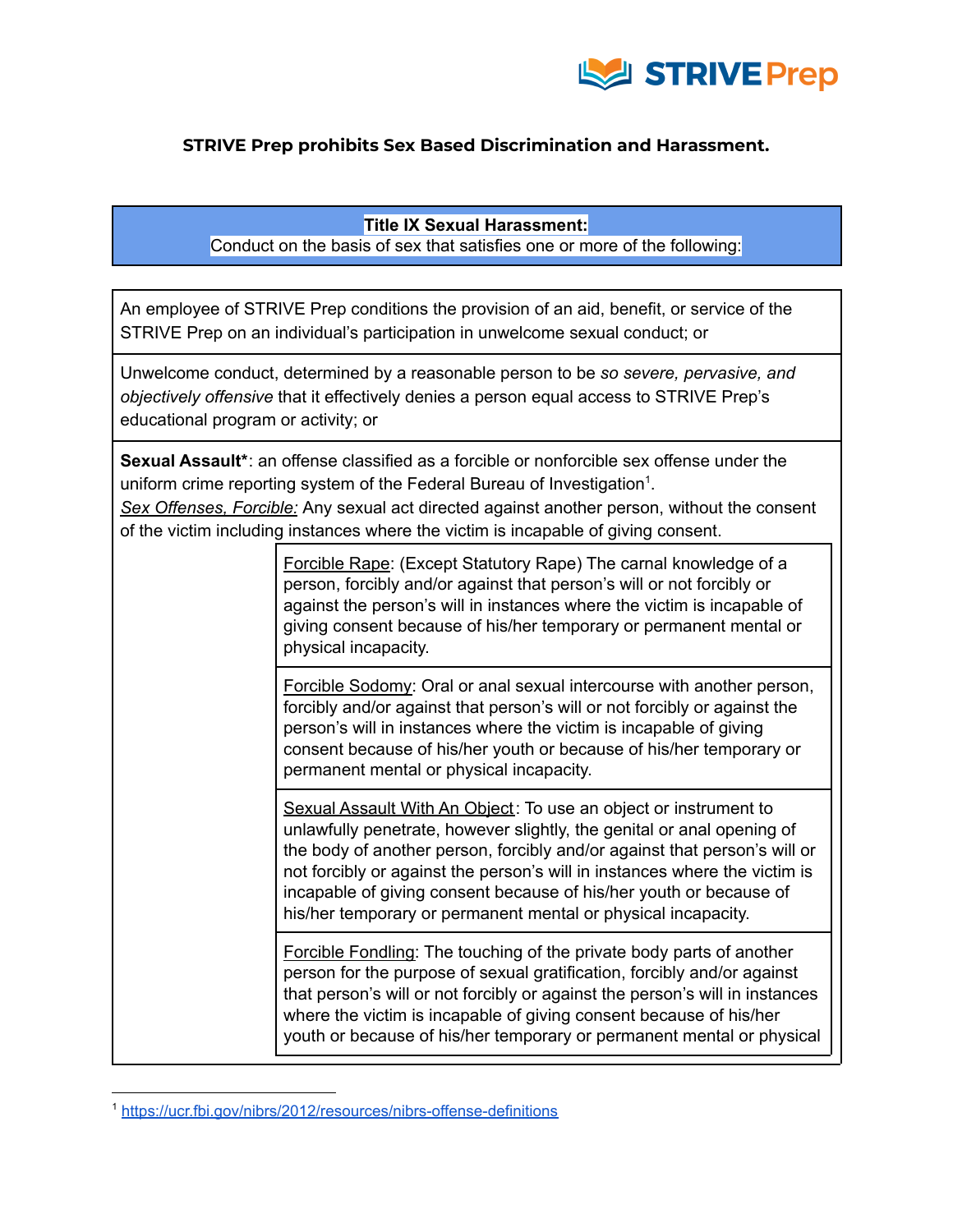

incapacity.

*Sex Offenses, Nonforcible*:(Except Prostitution Offenses) Unlawful, nonforcible sexual intercourse.

> Incest: Nonforcible sexual intercourse between persons who are related to each other within the degrees wherein marriage is prohibited by law.

Statutory Rape: Nonforcible sexual intercourse with a person who is under the statutory age of consent.

**Dating Violence\*:** means violence committed by a person—

- (A) who is or has been in a social relationship of a romantic or intimate nature with the victim; and
- (B) where the existence of such a relationship shall be determined based on a consideration of the following factors:
	- (i) The length of the relationship.
	- (ii) The type of relationship.

(iii) The frequency of interaction between the persons involved in the relationship.

**Domestic Violence\***: Includes felony or misdemeanor crimes of violence committed by a current or former spouse or intimate partner of the victim, by a person with whom the victim shares a child in common, by a person who is cohabitating with or has cohabitated with the victim as a spouse or intimate partner, by a person similarly situated to a spouse of the victim under the domestic or family violence laws of the jurisdiction receiving grant monies, or by any other person against an adult or youth victim who is protected from that person's acts under the domestic or family violence laws of the jurisdiction.

**Stalking\*:** The term "stalking" means engaging in a course of conduct directed at a specific person that would cause a reasonable person to—

- (A) fear for his or her safety or the safety of others; or
- (B) suffer substantial emotional distress.

#### **To Report Sexual Harassment or Discrimination:**

Any person may report sex discrimination, including sexual harassment (whether or not the person reporting is the person alleged to be the victim of conduct that could consistitue sex discrimination or harassment), in person, by mail, by telephone or by electronic mail. You may contact STRIVE Prep's Title IX Coordinator or you may report the alleged discriminatory or harassing behavior to any STRIVE Prep employee.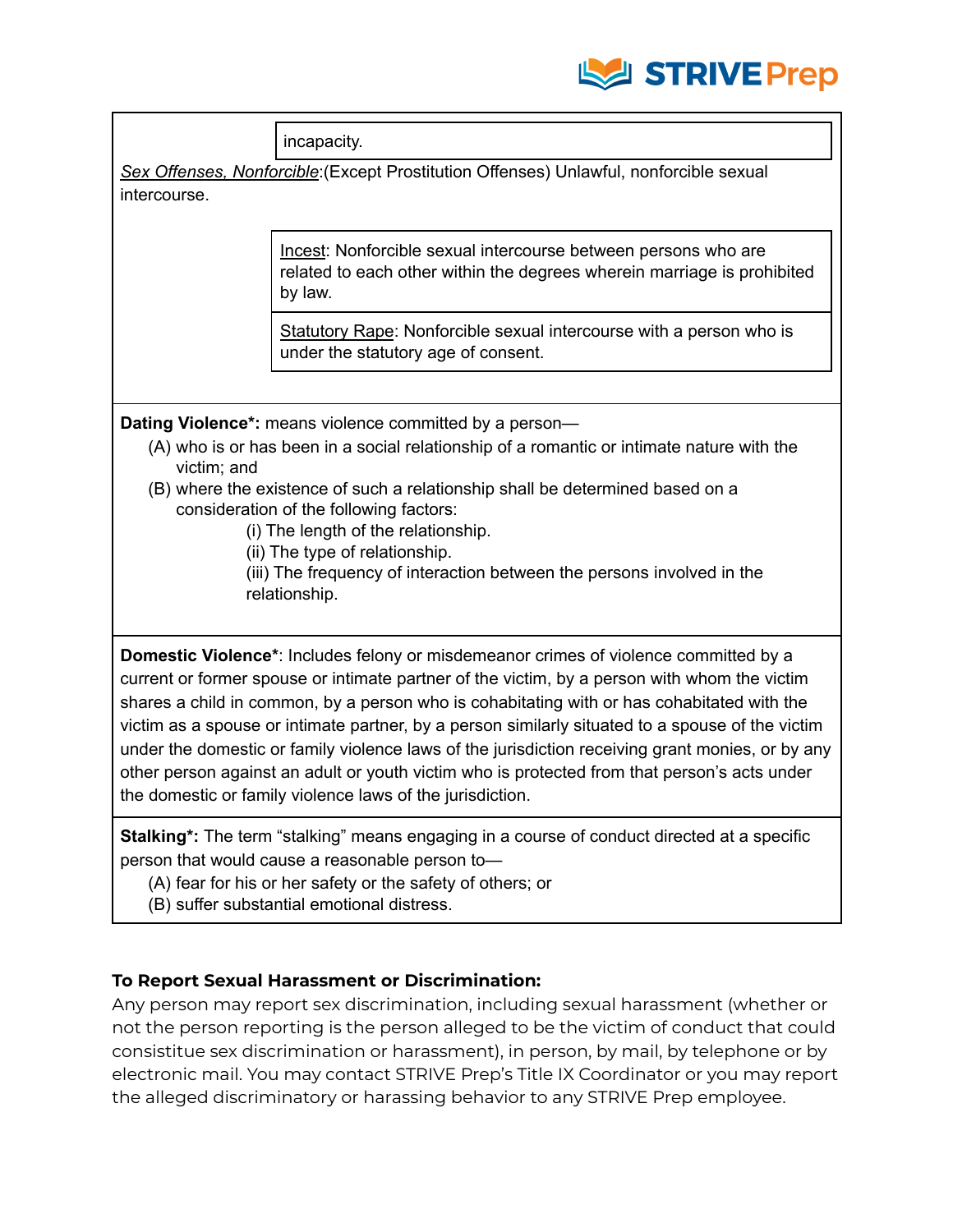

**STRIVE Prep's Title IX Coordinator is Lyndsay Lau, Sr. Director of Culture. Ms. Lau can be reached at reportdiscrimination@striveprep.org, by phone at: 720-772-4301 or by mail at STRIVE Prep - Central Office 2480 W. 26th Ave., Suite B-360 Denver, CO 80211.**

#### **Grievance Procedures**

Individuals with knowledge of alleged sexual harassment or discrimination are encouraged to report such behavior immediately to the Title IX Coordinator, STRIVE Prep HR, the school principal or any STRIVE Prep employee.

STRIVE Prep's grievance procedure will treat all complainants and respondents equitably by providing remedies to a complaintant where a determination of responsibility for sexual harassment has been made against the respondent. Remedies are designed to restore or preserve equal access to STRIVE Prep's education program and activities. Remedies will be appropriate for the situation, as determined by the relevant state and federal policies and STRIVE Prep, and need not be non-disciplinary or non-punitive and need not avoid burdening the respondent.

**Please note**: In addition to the Title IX definition of sexual harassment, STRIVE Prep prohibits sexual harassment as outlined in its Discrimination and Harassment Policy. Allegations of sexual harassment will be reviewed under the Title IX policy and STRIVE Prep's discrimination and harassment policy, and in cases where behavior or conduct does not meet the Title IX definition of sexual harassment, but does violate STRIVE Prep's discrimination and harassment policy, the Title IX complaint will be dismissed and the discrmination and harassment grievance process will be followed.

#### **General Response to Sexual Harrassment and Allegations of Sexual Harassment**

Upon recieving actual knowledge of sexual harassment or an allegation of sexual harrassment in a STRIVE Prep education program or activity, the STRIVE Prep Title IX Coordinator, or designee, will begin the Initial Inquiry process as well as promptly contacting the complainant. A respondent is presumed not responsible for the alleged conduct until a determination regarding responsibility is made at the conclusion of the grievance process.

#### **Contacting the Complainant**

The Title IX Coordinator will discuss with the complainant the availability of supportive measures, consider the complainant's wishes with respect to supportive measures before implementation of such measures, inform the complainant of the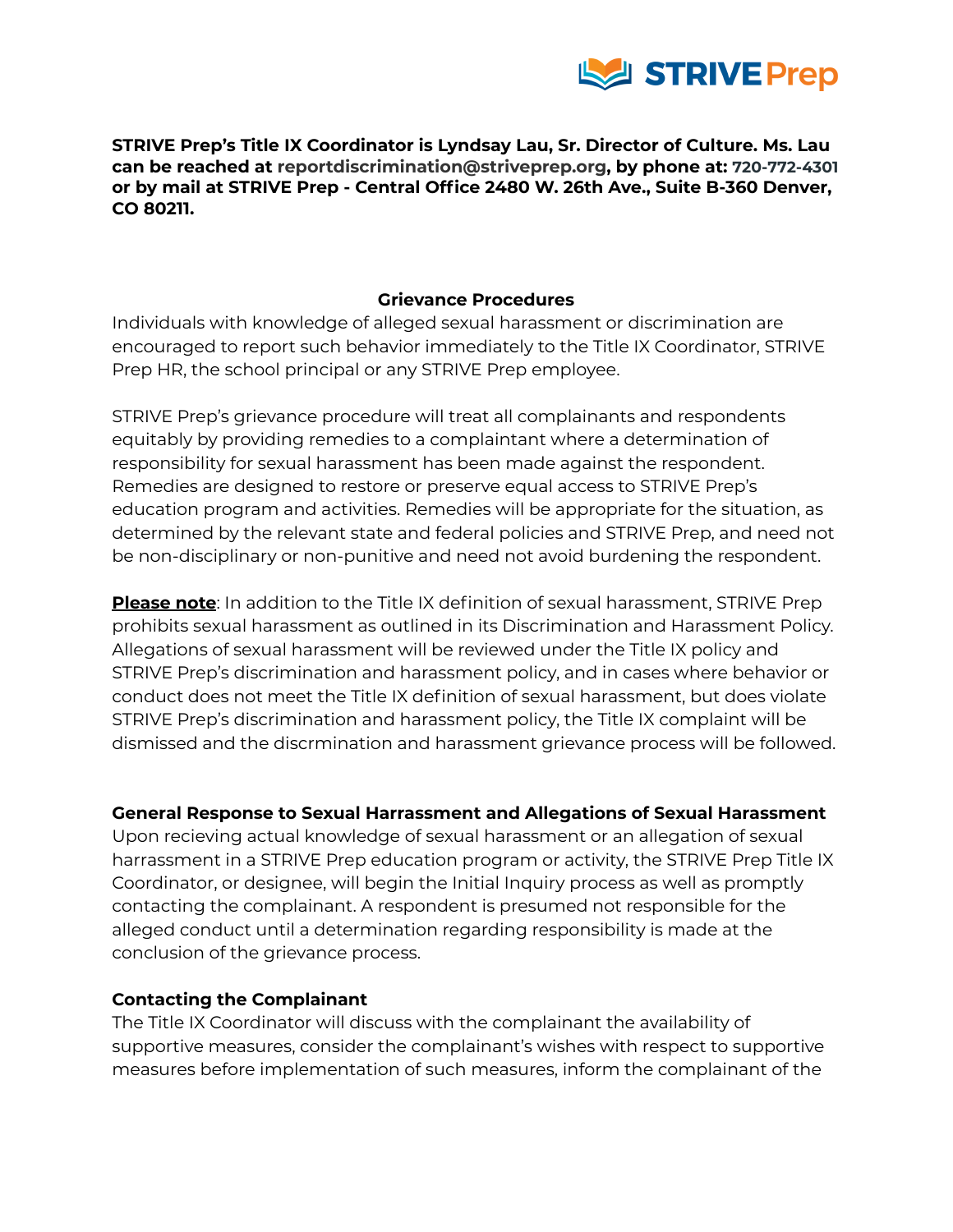

availability of supportive measures with or without filing a formal complaint and explain the process for filing a formal complaint.

#### **Initial Assessment**

This stage of the grievance process involves a prompt preliminary assessment by STRIVE Prep's Title IX Coordinator, or designee, to determine if there is the alleged behavior/complaint meets the necessary criteria to move forward under Title ix, or alternatively, under another STRIVE Prep behavior process. This assessment inquiry is not an investigation into the merit of the allegations.

If the complaint/allegation meets the necessary criteria to move forward, STRIVE Prep will initiate an investigation that is thorough, reliable, impartial, prompt and equitable. This investigation determines whether a STRIVE Prep policy has been violated. If so, STRIVE Prep will promptly implement an effective remedy designed to restore or preserve equal access for the complainant to STRIVE Prep's education program or activity, while providing the appropriate supportive measures to all parties involved.

If the behavior or conduct does not meet the Title IX definition of sexual harassment, but does violate STRIVE Prep's General [Discrimination](https://docs.google.com/document/d/1OT9ABC-GuuDFiAxsR98YFhYq5QOjSnA-q3jOjNR85TE/edit?usp=sharing) and Harassment Prohibition, the complaint will be resolved according to those policies and procedures.

#### **Resolution Timeframe**

STRIVE Prep aims to bring all allegations to a resolution within a thirty (30) to forty-five (45) business day time period, which can be extended for good cause $^{\text{2}}$  by the Title IX Coordinator with written notice to the parties $^3$ .

The timeline for resolution begins with STRIVE Prep receiving actual knowledge of sexual harassment or an allegation of sexual harassment. Actual knowledge means notice of sexual harassment or allegations of sexual harassment to STRIVE Prep's Title IX Coordinator, the school principal, HR Department or any STRIVE Prep employee.

| <b>Stage of Grievance Process</b> | Timeline            |
|-----------------------------------|---------------------|
| Initial Inquiry of Complaint      | 1-3 business days   |
| Investigation                     | 10-15 business days |

 $3$  Allegations that do not meet the definition of sexual harassment under Title IX but do violate STRIVE Prep's General Sexual Harassment Policy may be subject to a shorter resolution timeframe.  $2$  Good cause may include the absence of a party, a party's advisor, or a witness; concurrent law enforcement activity, the need for language assistance or accommodations of disabilities. Please note, business day time frames include only those days that STRIVE Prep is in session. Please see the school or network calendar available on the STRIVE Prep website for current vacation and holiday dates.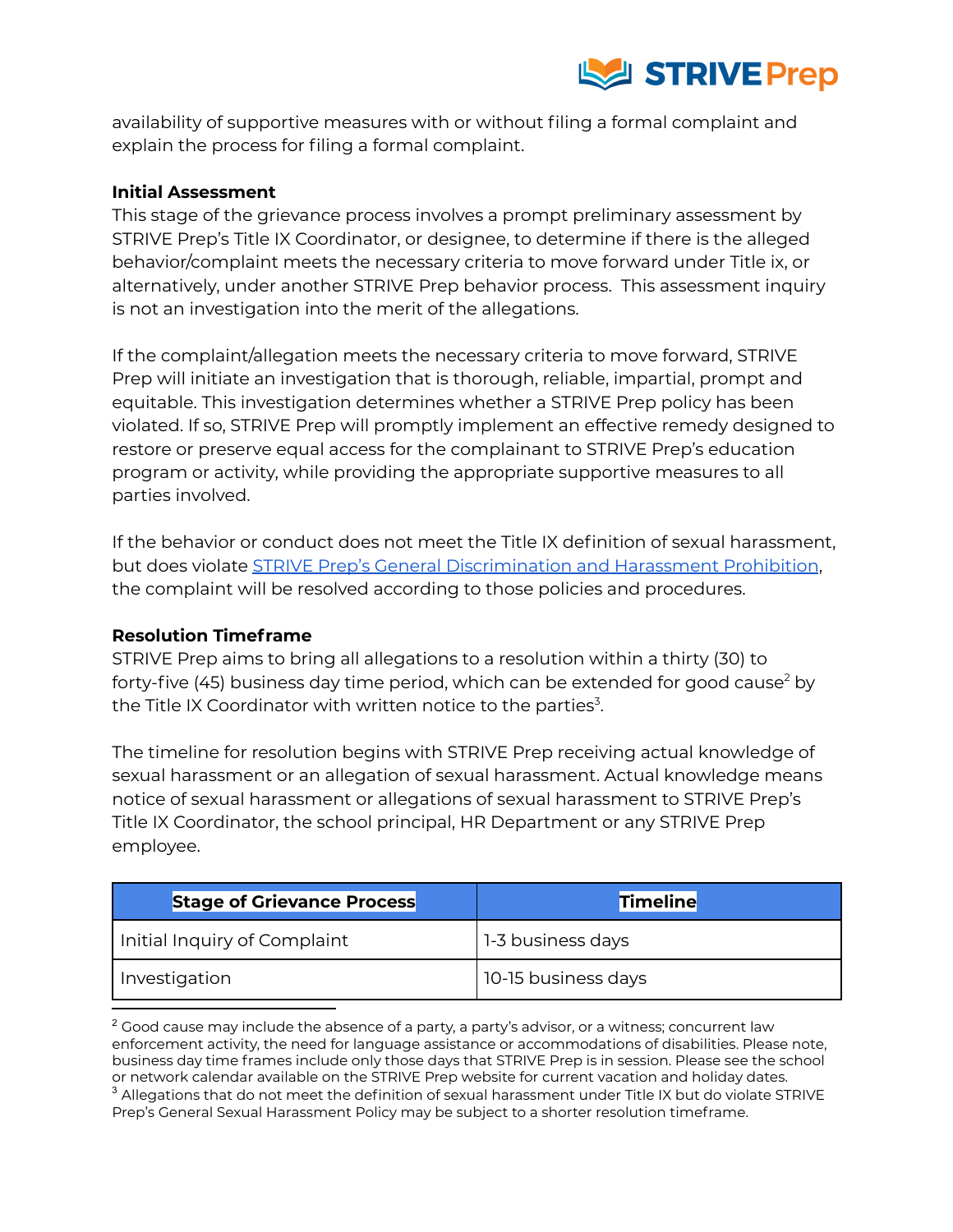

| Formal and Informal Resolution Options | 10-14 business days                                                                                                                                                    |
|----------------------------------------|------------------------------------------------------------------------------------------------------------------------------------------------------------------------|
| Appeals                                | • 3 business days to request an appeal<br>from determination of responsibility<br>decision<br>• 5-7 business days from submission of<br>appeal for final determination |

Upon notice of actual knowledge, the Title IX Coordinator, or designee, will engage in a **preliminary inquiry** to determine if reasonable cause exists to believe that the conduct, as alleged, meets the definition of Sexual Harassment under Title IX or is a violation of STRIVE Prep's General Sexual Harassment Policy or another STRIVE Prep behavior/conduct policy. This initial inquiry is not an investigation into the merit of the allegations. The initial inquiry typically is 1-3 business days in duration.

From there, the allegation can lead to a formal or informal investigation under Title IX, STRIVE Prep's General Sexual Harassment Policy or another STRIVE Prep behavior/conduct policy, if relevant, or the allegation may be dismissed. The investigation stage of the grievance process typically starts within days of the preliminary inquiry's conclusion.

**Investigations** range from days to weeks, depending on the nature and complexity of allegations, with STRIVE Prep commonly aiming for a 10-15 business day window to completion. The parties are regularly apprised of the status of the investigation as it unfolds. The process may then end or continue. If it continues, barring necessary extensions, the investigation leads to formal and informal resolution options, which STRIVE Prep aims to complete in 10-14 business days from the end of the investigation.

From there, **Appeals** may be requested, with a three day window to file appeal requests once a formal determination is reached, a three-day window to grant or deny the appeal request, and another 7-10 business days for a final resolution to be reached.

#### **Supportive Measures**

Supportive measures are non-disciplinary, non-punitive individualized services, offered to the complainant, as appropriate and as reasonably available and without fee or charge. Supportive measures are offered both before and after the filing of a formal complaint and in cases where no formal complaint has been filed. As appropriate, supportive measures will also be offered to the respondent.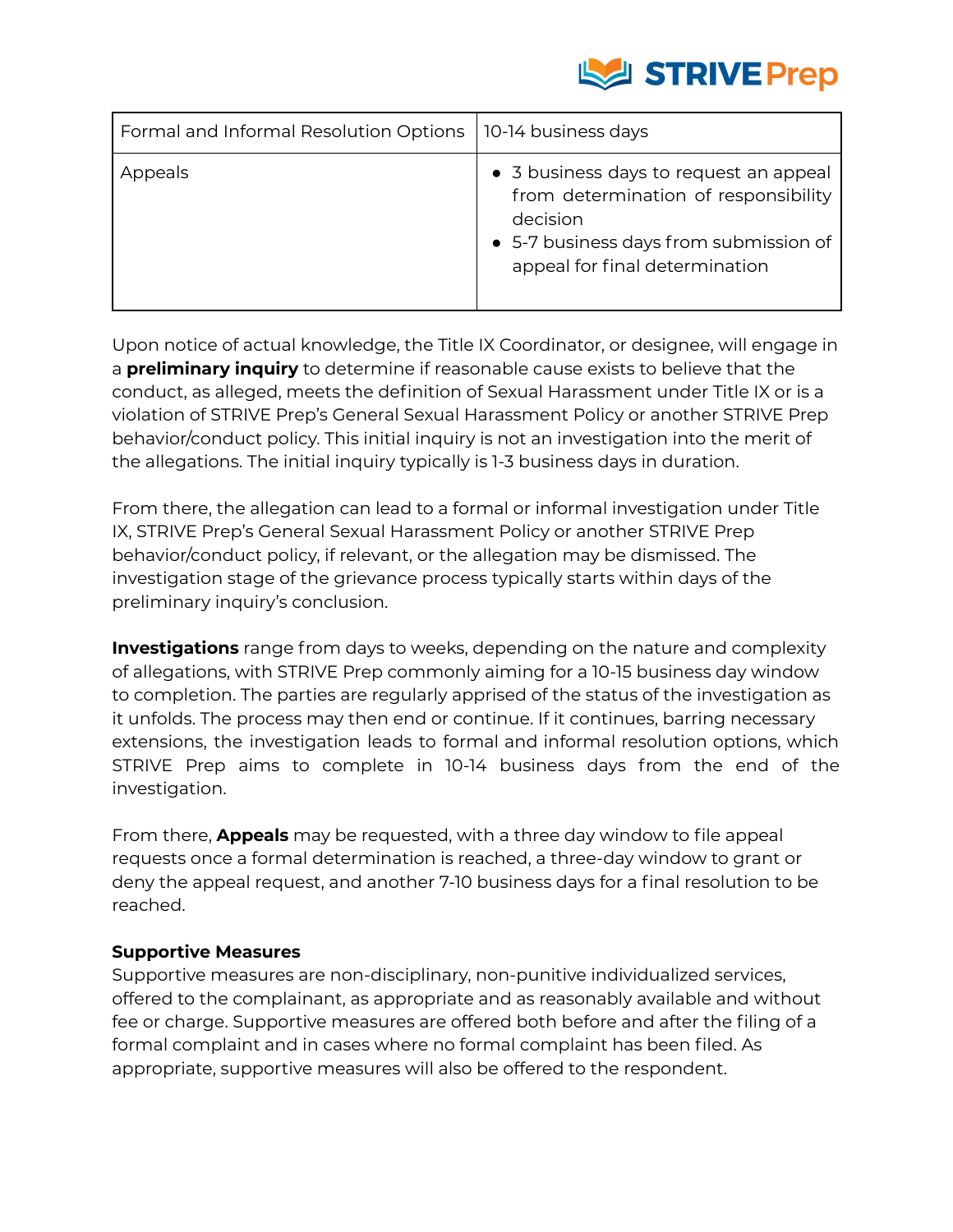

Supportive measures are designed to restore or preserve equal access to STRIVE Prep's education program or activities, including measures designed to protect the safety of all parties, the safety of STRIVE Prep's education environment and to deter sexual harassment.

Supportive measures offered may include, but not be limited to:

- Counseling
- Extensions of academic deadlines or other academic related adjustments
- modifications of class (or work) schedules
- Campus escort services
- Mutual restrictions on contact between the parties
- Leaves of absences
- Increases security and monitoring of certain areas of campus and;
- Other similar measures as appropriate.

To the extent possible while still allowing STRIVE Prep to provide the appropriate supportive measures, STRIVE Prep will maintain confidentiality as to the supportive measures offered and implemented.

#### **Emergency Removal**

There may be times when it is necessary to remove a respondent, on an emergency basis, from STRIVE Prep's education program or activities prior to the resolution of a complaint. Emergency removals will only occur when a determination has been made, after an individualized safety and risk analysis, that there is an immediate threat to the physical health or safety of any student or other individual arising from the allegations of sexual harassment, and such threat justifies the emergency removal. The respondent will receive notice of the emergency removal and will have an opportunity to appeal this decision following the removal.

Removal from a specific class, schedule change or transitioning to remote learning does not constitute an emergency removal<sup>4</sup>. STRIVE Prep will adhere to all District and state regulations regarding in and out of school suspensions and will follow all removal guidelines applicable for students with IEPs/504s.

#### **Administrative Leave**

Respondents that are STRIVE Prep staff members may be placed on administrative leave, at the discretion of STRIVE Prep, during the pendency of the grievance process.

#### **Range of Disciplinary Measures and Remedies**

<sup>4</sup> Due to COVID precautions, if a student is removed from their cohort the student may need to be placed in isolation prior to a schedule change to another cohort.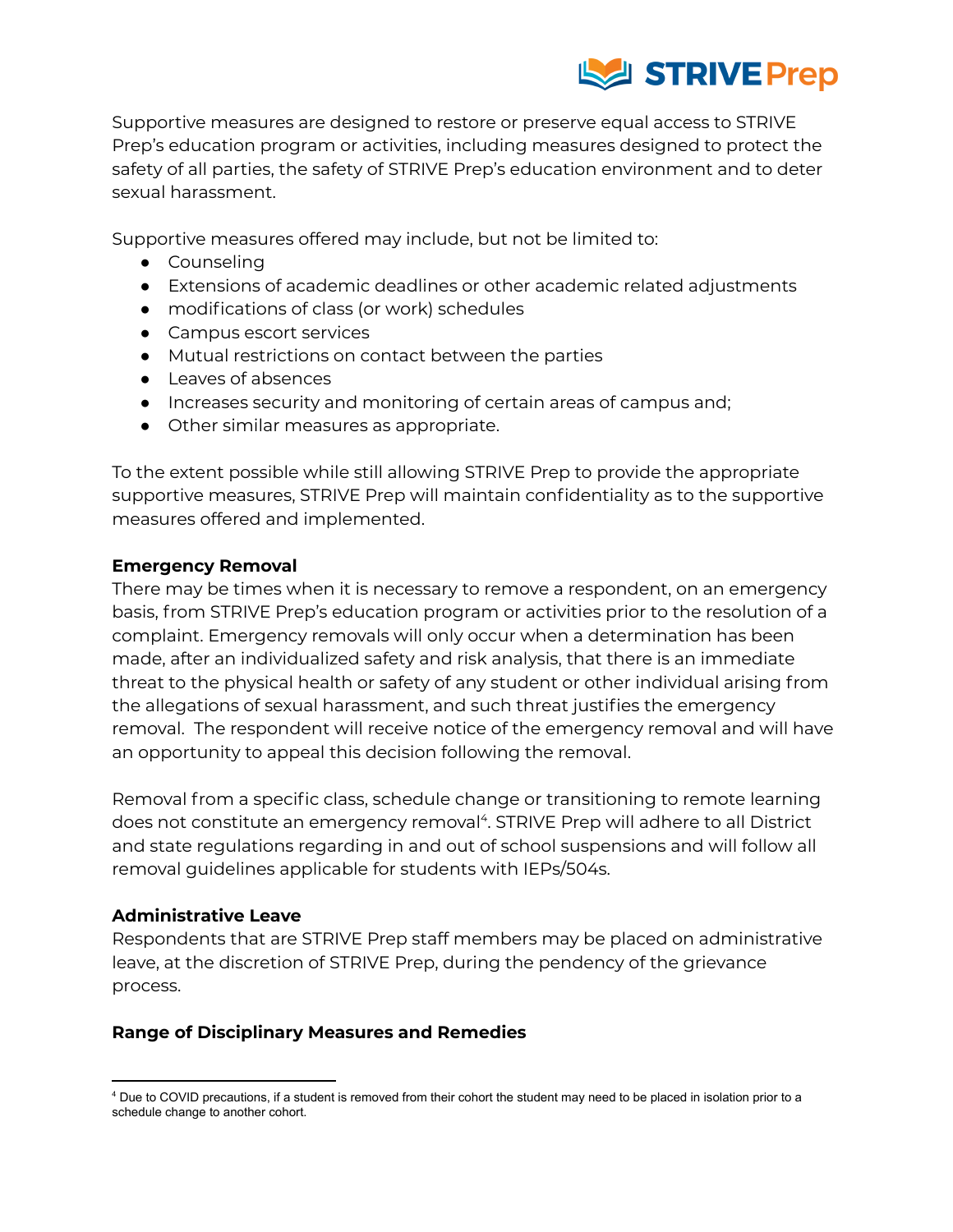

Upon a finding of responsibility, STRIVE Prep will impose disciplinary measures that are dependent on the specific facts, the type of remediation necessary and any other factors relevant, as determined by STRIVE Prep staff.

The range of possible disciplinary sanctions and remedies that may be implemented, include but are not limited to:

- In or out of school suspensions
- Permanent escort
- Referral for expulsion
- General or specific mandatory education aimed to educate the respondent (may also include the general school environment depending on the circumstances) about sexual harassment and to prevent reoccurence
- Permanent class/schedule change for the respondent
- Loss of technology privileges
- Loss of privileges related to extracurricular activities
- Morning or after school detention
- Loss of school day non academic time (recess, free time)
- Other disciplinary sanctions as appropriate

# **Standard of Evidence**

STRIVE Prep has adopted the **preponderance of the evidence standard**. This preponderance is based on the more convincing evidence and its probable truth or accuracy, and not on the amount of evidence. Evidence/Information only needs to be greater than a 50% likelihood of being true under the preponderance of evidence standard (essentially it is a finding that more likely than not the evidence/allegation is true). This standard will be applied in all formal complaints, against students and staff members.

# **Informal Resolution Process**

In limited circumstances, an informal resolution process is available for Title IX Sexual Harassment complaints<sup>5</sup>. The informal resolution process does not involve a full investigation or determination of responsibility. Informal resolution can occur at any time prior to a determination of responsibility.

Prior to initiating any informal resolution process, the Title IX Coordinator must approve for its use given the specific circumstances of the complaint and facts alleged. Generally, informal resolution is used when the parties agree to resolve a report informally rather than through formal investigation and resolution, and when the Title IX Coordinator is able to support the resolution informally by providing agreed-upon remedies to resolve the situation. Informal resolution remedies can

<sup>&</sup>lt;sup>5</sup> The informal resolution process is prohibited in resolving employee-student cases of sexual harassment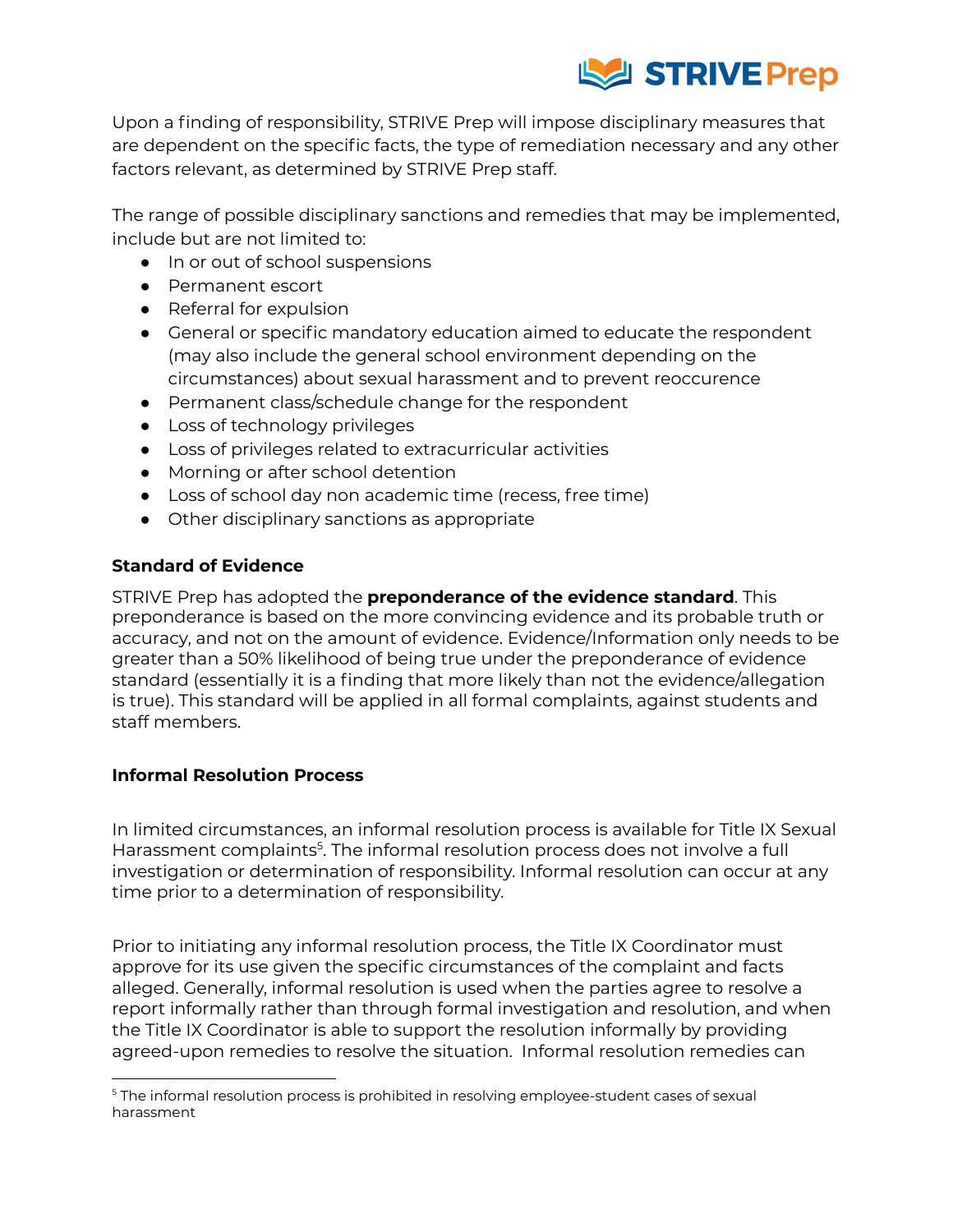

include, but not be limited to, mediation, restorative practices, educational requirements, sanctions and other appropriate alternative resolution procedures.

Informal resolution is permitted in the following circumstances:

- A formal complaint must be filed.
- The informal process may be used at any point prior to reaching a determination of responsibility.
- The Title IX Coordinator approves the informal resolution process
- The parties provide voluntary, written consent to use the informal process.

Prior to the implementation of the informal resolution process, each party will receive written notice that includes the following:

- A summary of the reported misconduct/allegations;
- The requirements of the informal resolution process, including the circumstances under which, once completed, it precludes the parties from changing their minds and reverting to a formal grievance process;
- The right of the parties to withdraw from the informal resolution process and resume the formal grievance process;
- Any consequences resulting from participating in the process, including what sanctions could result, as well as any records that will be maintained and/or could be shared; and
- Whether the resolution would be binding on the parties.

For more information on the informal resolution process, please refer to [informal resolution process document].

# **Grievance Process for Formal Complaints of Title IX Sexual Harassment**

STRIVE Prep's formal grievance process will treat all parties equitably by providing remedies designed to restore or preserve equal access to STRIVE Prep's education program and activities where a determination of responsibility has been made against a respondent, will offer supportive measures (both to the claimant and respondent, as appropriate) before, during and after the grievance process, and will impose appropriate disciplinary sanctions after a determination of responsibility has been determined.

# **Process for filing a Formal Complaint**:

After receiving actual knowlege of sexual harassment or an allegation of sexual harassment, the Title IX Coordinator will contact the complaintant regarding filing a formal complaint and share the following complaint process. Please note, at the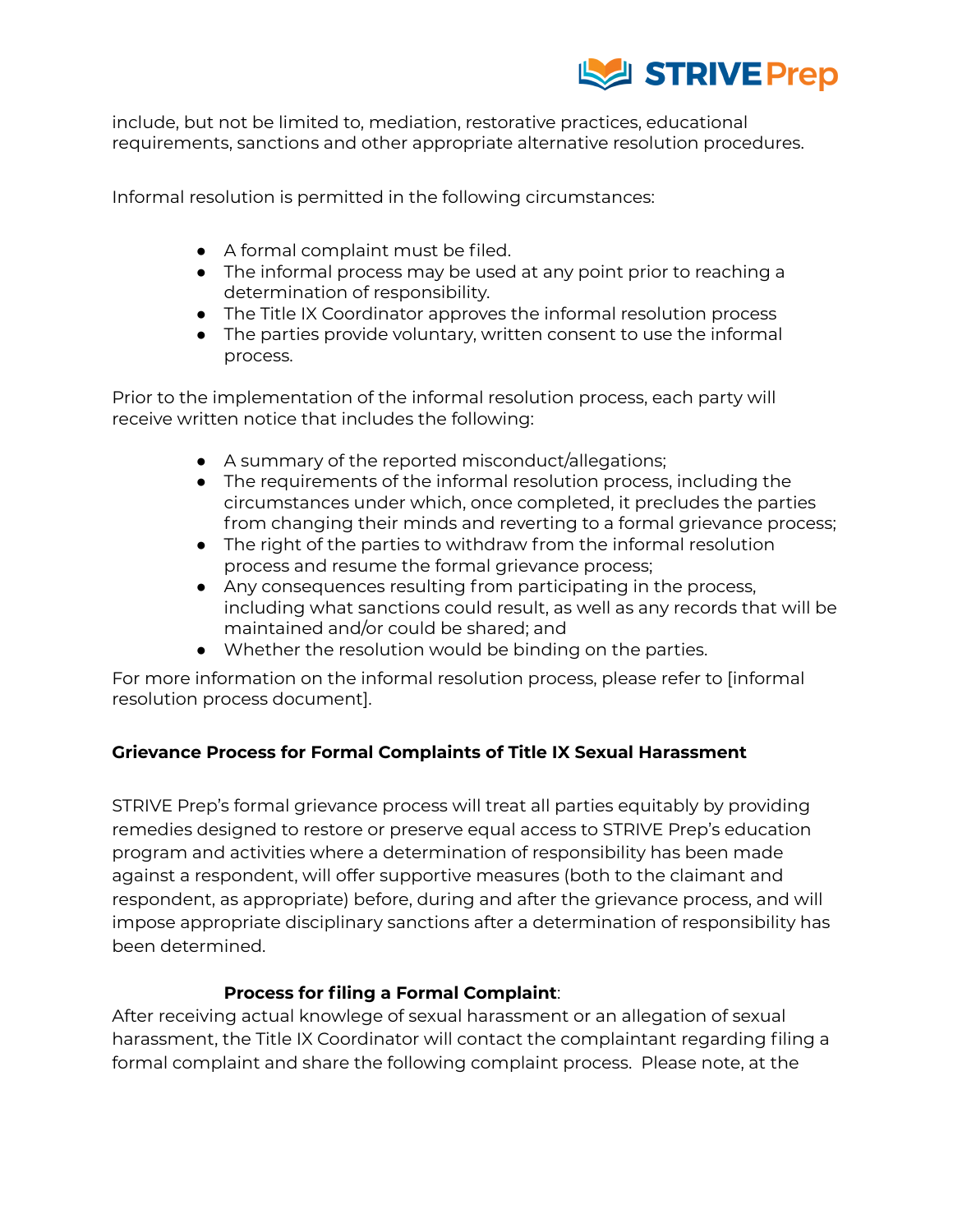

time of filing a formal complaint, a complainant must be participating in or attempting to participate in an activity or education program of STRIVE Prep $\rm ^6$ .

A formal complaint is a document signed by a Complainant or signed by the Title IX Coordinator<sup>7</sup> alleging sexual harassment against a Respondent<sup>8</sup>. The Title IX Coordinator will provide and go over the formal [complaint](https://docs.google.com/document/d/1P49VliGw1MLW3Ex5RIWdxZHqxoL4MiJR1L5vFJfdKEg/edit) form with the Complainant.

In lieu of the above form, STRIVE Prep will also accept any electronic or physical document submitted by the complainant. The Title IX Coordinator will also complete and submit a written document on behalf of any Complainant that is unable to submit a written complaint.

The following are recommended elements of a report:

- Clear and concise description of the alleged incident(s) (e.g.: when and where it occurred);
- Any supporting documentation and evidence;
- Names of any individuals that may have witnessed the alleged conduct or who is aware of the alleged conduct;
- Name and contact information (phone number, email address) of the reporting party and the complainant (party alleged to have been harassed)
- Signed by the reporting party/complainant

The Title IX Coordinator will also discuss the availability of supportive measures, in addition to those already offered/implemented, with the complainant. The Title IX Coordinator will also confer with the appropriate STRIVE Prep staff to discuss supportive measures, determine the appropriate measures and ensure proper implementation of such measures.

Upon the commencement of a formal complaint, the Title IX Coordinator will appoint a trained investigator to investigate the claims. The investigation will begin as soon as possible, usually within two business days of the complainant's decision to move forward with a formal complaint.

<sup>&</sup>lt;sup>6</sup> Former students, community members or others that currently are not participating or attempting to participate in STRIVE Prep's education program or activities are still encouraged to share information regarding sexual harassment or an allegation of sexual harassment to the Title IX Coordinator. STRIVE Prep will investigate all claims, to the best of its ability with the information provided, of sexual harassment.

 $7$  In these cases, the Coordinator is not the complainant.

<sup>&</sup>lt;sup>8</sup> Signatures can by physical or digital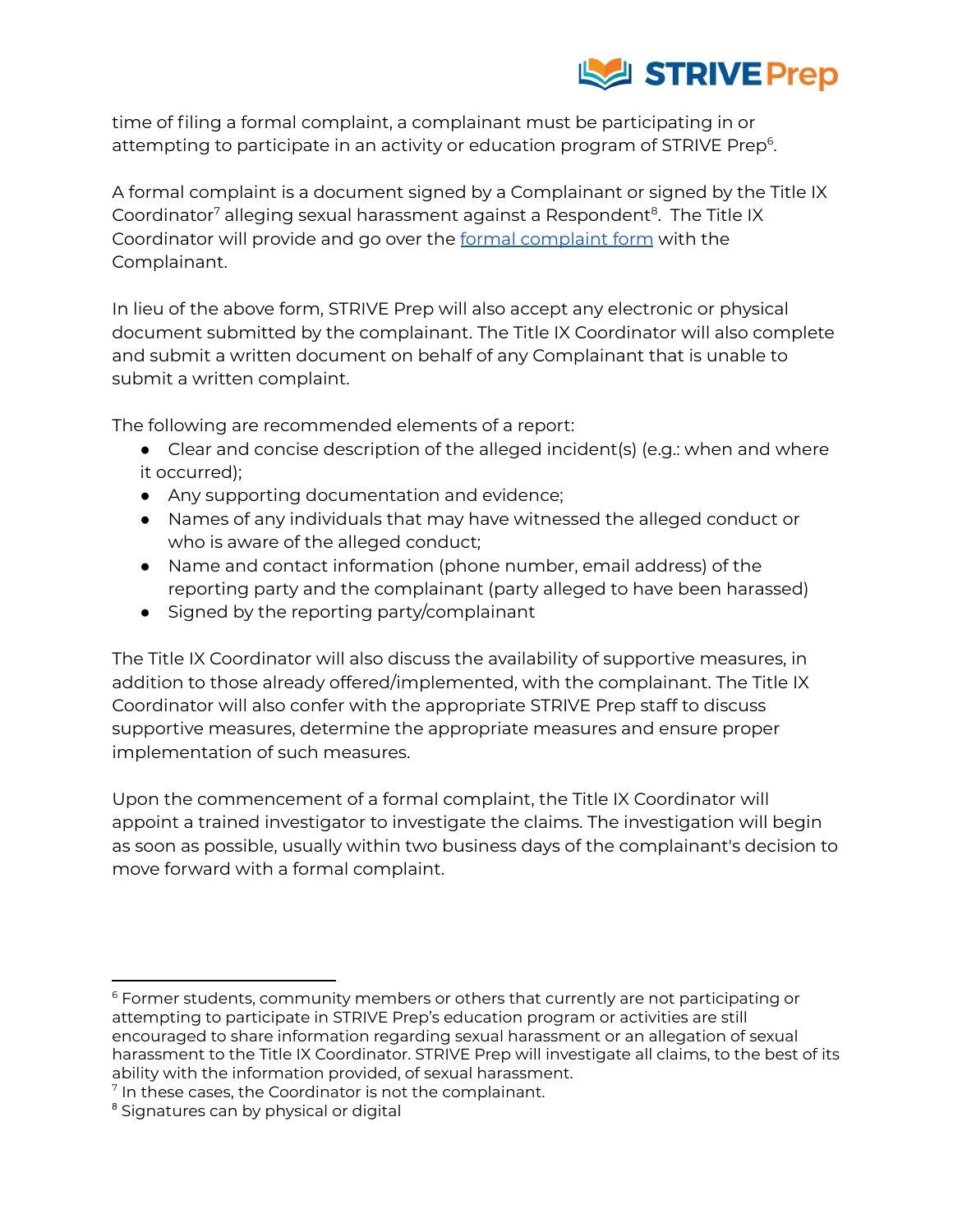

Investigations are completed expeditiously, normally within 5-10 business days of a formal complaint being filed. Investigations may take longer depending on their nature or complexity.

# **Notice to Respondent of a Formal Complaint**

Upon the receipt of a formal complaint, the Title IX Coordinator will provide written notice to the known parties. The written notice will consist of the following:

- STRIVE Prep's grievance process
- A summary of the allegations of sexual harassment, including sufficient details known at the time the notice is prepared, inlcuding but not limited to, the identifies of the parties (if known), the conduct allegedly constituting sexual harassment under Title IX, the date and location of the alleged conduct (if known)
- A statement that the respondent is presumed not responsible for the alleged conduct and that determination of responsibility is made at the conclusion of the grievance process
- Inform the parties that they may have an advisor, of their choice (who may or may not be an attorney) present at during any part of the grievance process 9
- Inform parties that each will have an opportunity to inspect and review evidence collected as part of the investigation that is directly related to the allegations raised 10
- STRIVE Prep's standard of evidence used in making a determination
- STRIVE Prep's code of conduct prohibits knowingly making false statements or knowingly submitting false information during the grievance process

# **Dismissal of a Formal Complaint**

When conduct alleged in a formal complaint would not constitute Title IX sexual harassment even if proved, did not occur in STRIVE Prep's education program or activites or did not occur against a person in the United States then STRIVE Prep will dismiss the formal complaint with regard to that conduct for purposes of sexual harassment under Title IX. Such dismissal does not preclude action under STRIVE Prep's General Sexual Harassment policy, code of conduct or other behavior policies.

Additionally, STRIVE Prep may dismissal a formal complaint or any allegations within the formal complaint, if at any time during the investigative or before a formal decision is made, the complainant notifies the Title IX Coordinator in writing that the complainant would like to withdraw the formal complaint or any allegations in the complaint, the respondent is no longer enrolled in or employed by STRIVE Prep or specific circumstances prevent STRIVE Prep from gather evidence sufficient to reach a determination as to the formal complaint or the allegations contained in the

 $9$  STRIVE Prep may restrict the extent to which the advisor may participate in the process, so long as the restrictions apply to both parties

 $10$  This will include evidence STRIVE Prep does not intend to rely on in reaching a determination of responsibility and any inculpatory and exculpatory evidence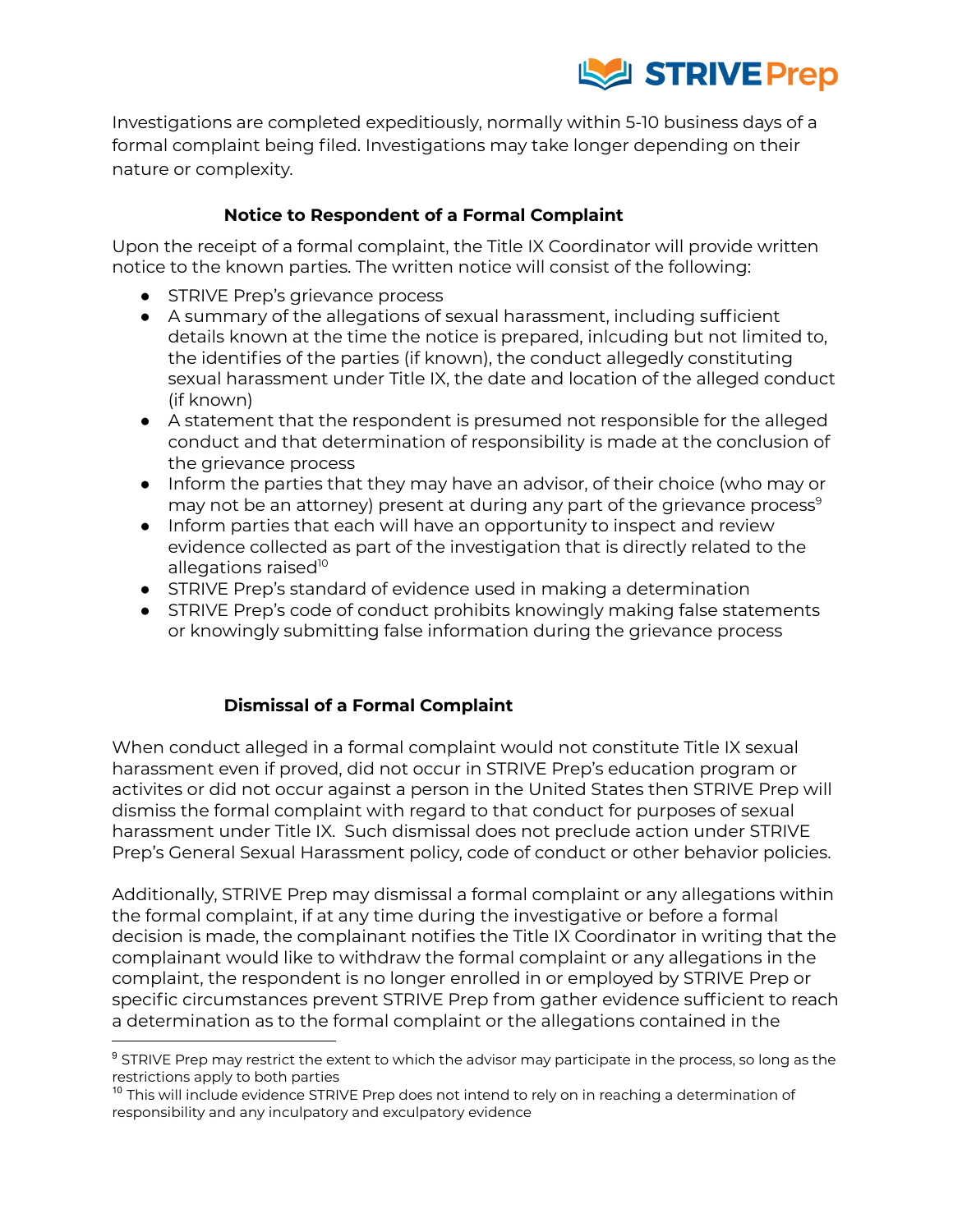

formal complaint.

Upon a dismissal, STRIVE Prep will promptly send written notice and reason(s) of such dismissal to the parties.

## **Consolidations of Formal Complaints**

STRIVE Prep may consolidate formal complaints against more than one respondent, or by more than one complainant against one or more respondents, or by one party against the other party, where the allegations of sexual harassment arise out of the same facts or circumstances.

#### **Investigations**

The investigative process includes a presumption that the respondent is not responsible for the alleged conduct until a determination regarding responsibility is made by the decision maker at the conclusion of the grievance process. All investigations will be thorough, reliable and impartial, and will entail interviews with all relevant parties and witnesses, identify relevant evidence/information and obtain such evidence/information when available and an objective evaluation of all relevant evidence and information.

STRIVE Prep's investigation timeline may be delayed for good cause<sup>11</sup>. Should a delay be needed, STRIVE Prep will promptly resume its investigative process once the cause for delay has been removed<sup>12</sup>.

The investigative process will ensure that the burden of proof and the burden of gathering of evidence sufficient to reach a determination regarding responsibility rests on STRIVE Prep.

The investigators will take the following steps (not necessarily in order):

- Coordinate with campus partners to implement any necessary supportive measures that may be needed;
- Determine the identify and contact information of all parties involved (if not otherwise known)
- Identify the exact Title IX and/or STRIVE Prep policies to have been alleged violated
- Commence a thorough, reliable and impartial investigation by creating an investigation plan that identifies relevant witnesses, evidence and any

 $11$  Good cause may include the absence of a party, a party's advisor, or a witness; concurrent law enforcement activity, the need for language assistance or accommodations of disabilities.

 $12$  For example, in the case of law enforcement involvement, a delay may be needed to comply with a law enforcement request for cooperation (e.g.: to allow for criminal evidence collection) when criminal charges on the basis of the same behaviors that invoke this process are being investigated. Once notified by law enforcement that their initial investigative process is complete, STRIVE Prep will continue its investigation.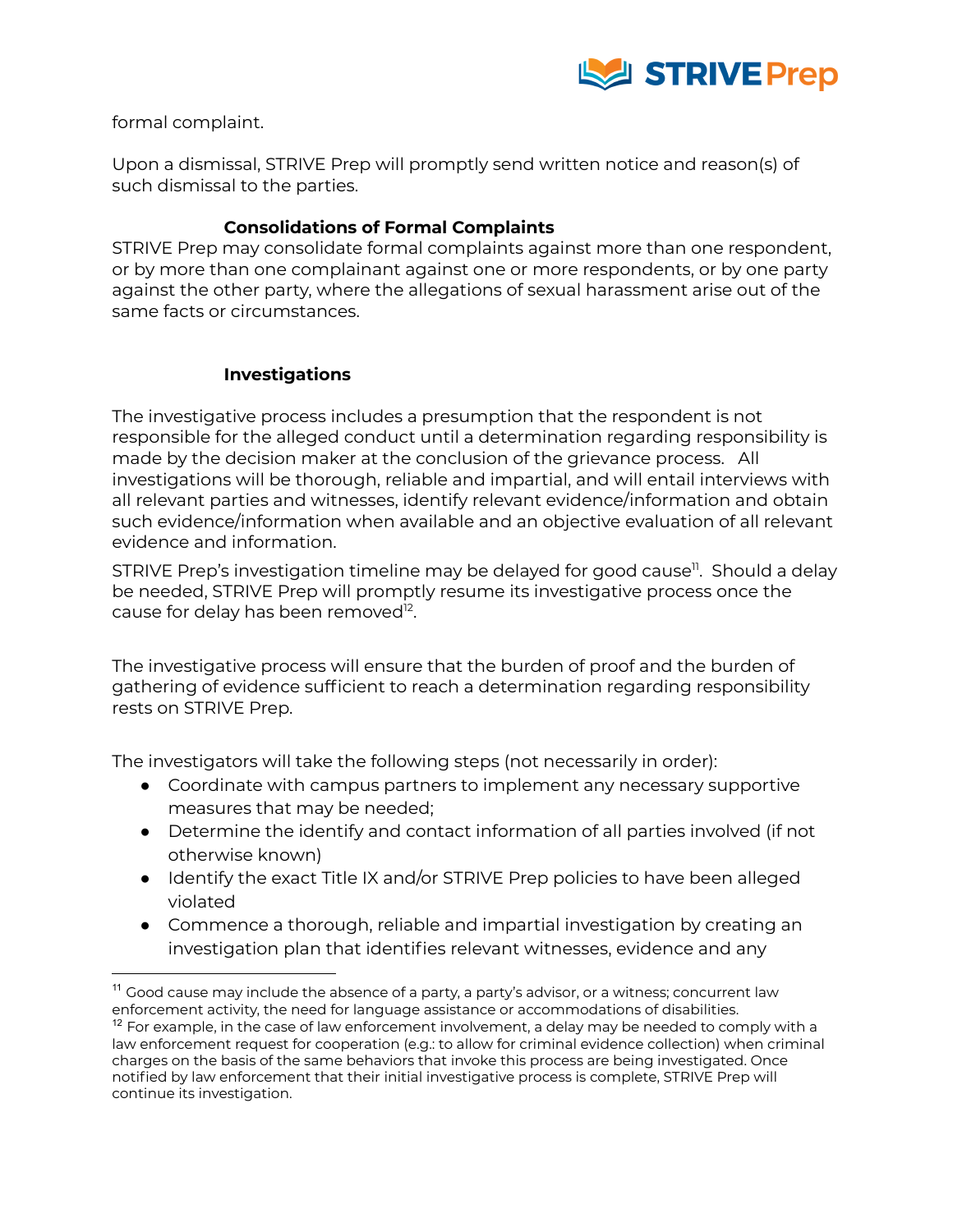

additional information needed/sought and interview and obtain, as appropriate, relevant witnesses, evidence and information information

- Provide an equal opportunity for the parties to present witnesses, including fact and expert witnesses and other inculpatory and exculpatory evidence
- Not restrict the ability of either party to discuss the allegations under the investigations or to gather and present relevant evidence
- Allow each party to have others present during any part of the grievance process, with such restrictions on participation as deemed appropriate by STRIVE Prep
- Provide to each party whose participation is invited or expected, written notice of the date, time, location, participants and purpose of all investigative interview or other meetings, with sufficient time for the party to prepare to participate
- Provide each party an equal opportunity to inspect and review any evidence obtained as part of the investigation that is directly related to the allegations raised
- Prior to the completion of the investigative report, send to each party (and each party's advisor, if any) the evidence subject to inspection and review in an electronic format or hard copy, and the parties will have 10 days to submit a written response. The investigator will consider such written responses prior to the compilation of the investigative report
- Create an investigative report that fairly summarizes the relevant evidence and send a copy to each party (and each party's advisor, if any) the investigative report in an electronic format or hard copy, for the party's review and written response.

# **Determination Regarding Responsibility**

Each STRIVE Prep campus, and central office, has a designated Title IX decision maker. The decision maker is responsible for making a determination regarding responsibility. The decision maker is not the Title IX Coordinator nor is it the same individual who conducted the investigation.

After the parties have received the investigative report and before a decision is reached regarding responsibility, the decision maker will allow each party the opportunity to submit written relevant questions that a party would like asked of any party or witness, provide each party with the answers, and allow for additional, limited follow-up questions from each party. Each party with all three days to submit any such questions. The decision maker will determine the relevance of any such questions and non relevant questions will be excluded, with the decision maker providing an explanation to the party proposing the question the decision to exclude any such non relevant question.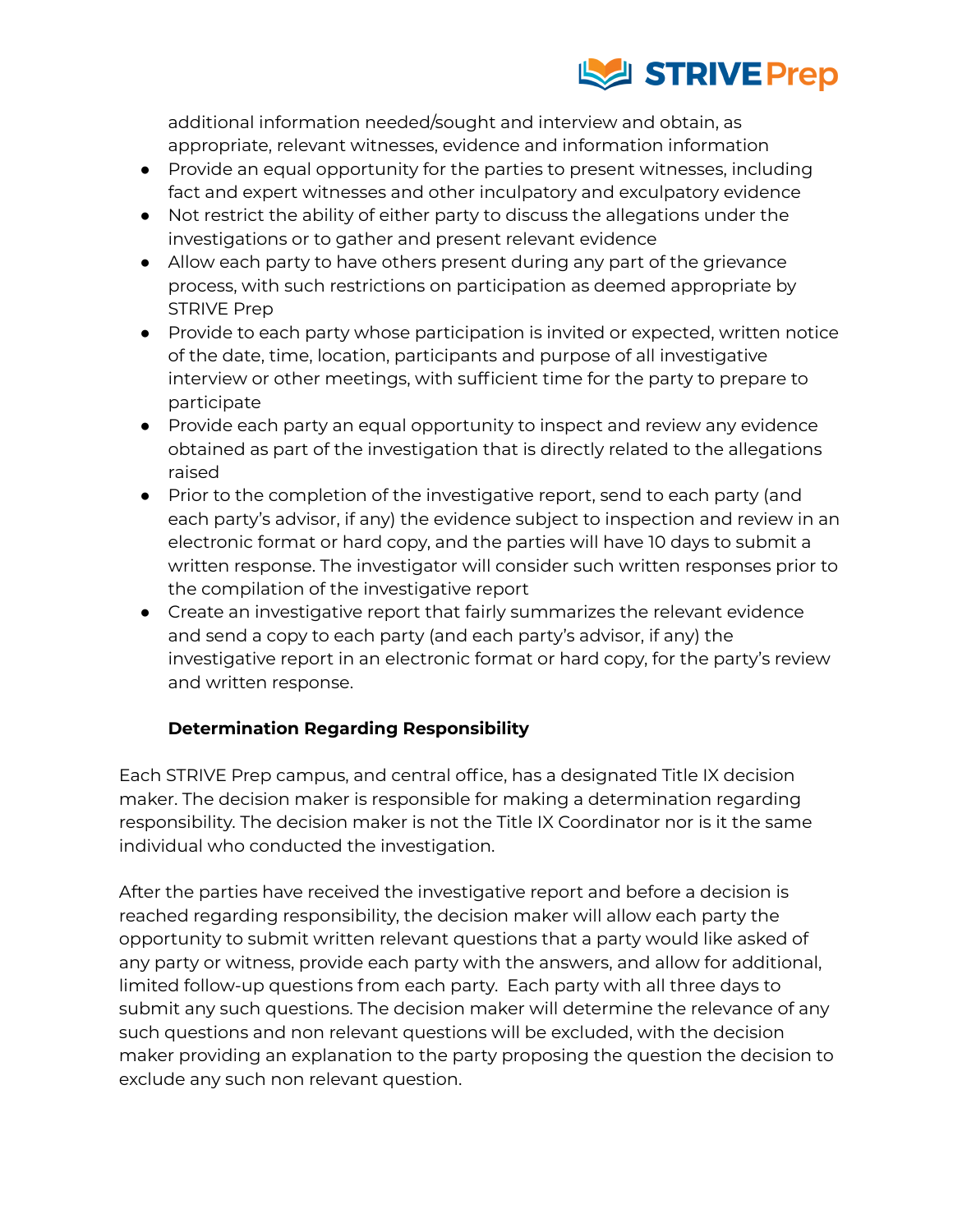

To reach a determination of responsibility, the decision maker will use the **preponderance of the evidence standard**. A written notice of decision will be provided to each party and will include the following:

- Identification of the allegations potentially constituting Title IX sexual harassment
- Description of the procedural steps taken from the receipt of a formal complaint through determination, including notifications to the parties, interviews with parties and witnesses and methods used to gather evidence
- Findings of fact supporting the determination
- Conclusions regarding the application of STRIVE Prep's code of conduct/policies to the facts
- A statement of, and rationale for, the results as to each allegation, including a determination regarding responsibility
- Any disciplinary sanctions that will be imposed on the respondent
- What, if any, remedies that are designed to response or preserve equal access to STRIVE Prep's education program or activities will be provided to the complainant 13
- STRIVE Prep's procedures and permissible basis for either party to appeal the determination

The determination of responsibility becomes final on either the date that the parties receive written determination of the results of an appeal, if an appeal is filed, or if an appeal is not filed, on the date which an appeal would no longer be accepted.

# **Appeals Process**

Each party has **THREE business days** from the date of the notice of determination or notice of dismissal of a complaint to submit an appeal to the decision maker. Appeals must be submitted in writing (either electronically or hard copy).

# **The ONLY grounds for appeal are as follows**:

- 1. A procedural irregularity that affected the outcome
- 2. New evidence that was not reasonable available at the time the determination of responsibility or dismissal was made, that could affect the outcome; and
- 3. The Title IX Coordinator, investigator(s) or decision maker(s) had a conflict of interest or bias for or against complainants or respondents generally or the individual complainant or respondent that affected the outcome

Once an appeal has been received, all parties will be notified in writing that an appeal has been filed and the appeals procedures will be applied equally for both parties

 $13$  If no remedies are offered, the decision maker must document why and how the lack of such remedies has not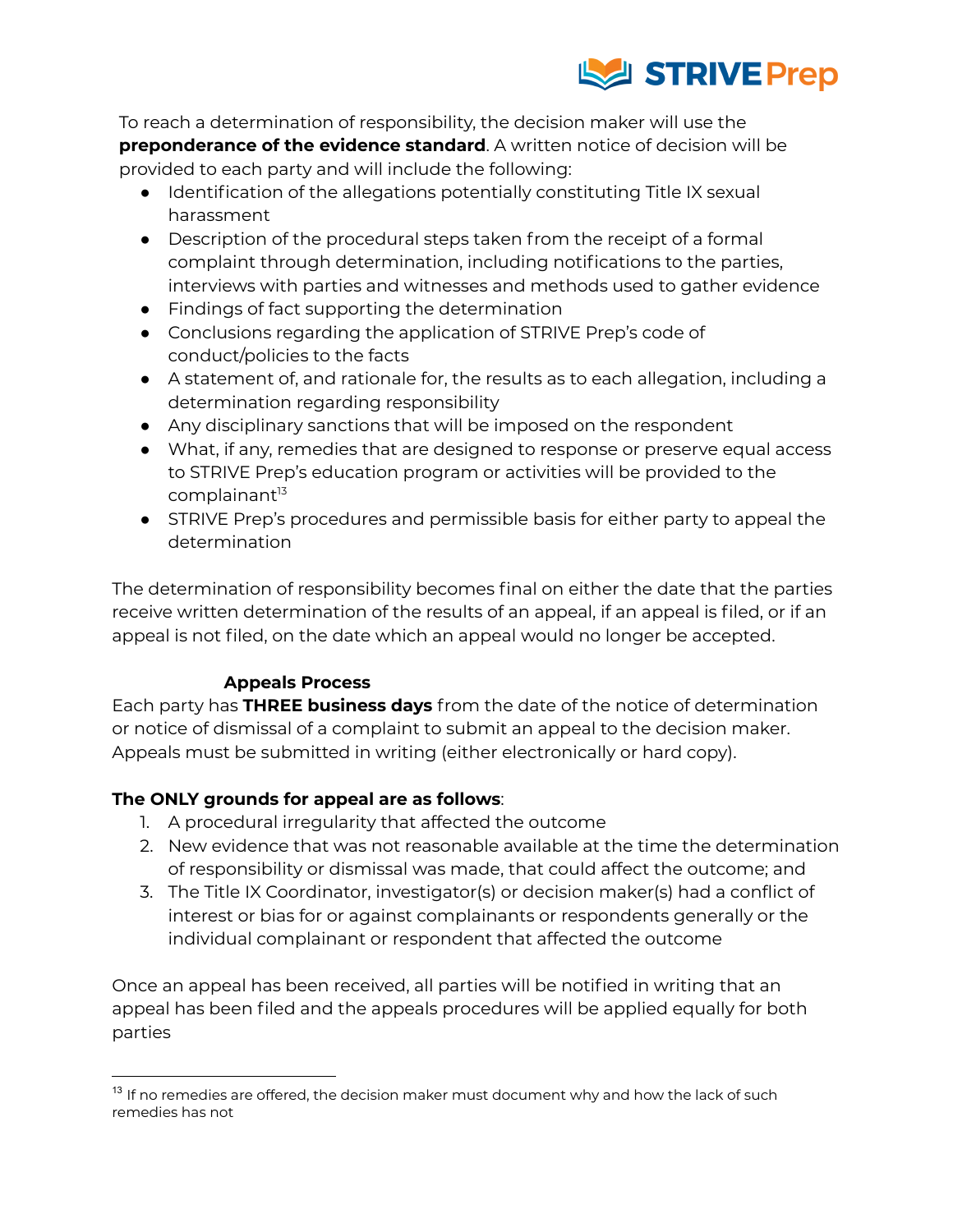

The Title IX Coordinator will appoint a trained appeals decision maker, who will not be the same person as the decision maker that reached the determination of responsibility, the investigator(s) or the Title IX Coordinator. Appeals that do not meet the above criteria will be dismissed.

Appeals that meet the above criteria will be investigated thoroughly and impartially and both parties will have an equal opportunity to submit a written statement in support of, or challenging the determination of responsibility.

Upon the conclusion of the appeals process, the appeals decision maker will issue a written decision describing the result of the appeal and the rationale for the result. Both parties will be provided a copy of the decision. This decision is not subject to appeal.

All sanctions imposed by the original determination of responsibility will be in effect during the appeal. A request may be made to the Title IX Coordinator to delay implementation of the sanctions until the appeal is decided, but the presumptive stance of STRIVE Prep is that the sanctions will go into effect immediately. In cases where the appeal results in reversal of the determination of responsibility, STRIVE Prep will make all reasonable attempts to restore the respondent to their prior status and restore all privileges that may have been revoked, recognizing that some opportunities lost may be irreparable in the short term.

#### **Record Keeping**

STRIVE Prep will maintain, for a period of seven (7) years a record of the following:

- Each sexual harassment investigation including any determination regarding responsibility, any disciplinary sanctions imposed on the respondent and any remedies provided to the complainant designed to restore or preserve equal access to the recipient's education program or activity
- Any appeal and the result
- Any informal resolution and the result; and
- All materials used to train Title IX Coordinators, investigators, decision makers and any person who facilitates an information resolution process. These training materials are publicly available on STRIVE Prep's website or by contacting the Title IX Coordinator.

STRIVE Prep will also maintain, for a period of seven (7) years a record of any action, including supportive measures, taken in response to a report or formal complaint of sexual harassment. STRIVE Prep will document the basis for its conclusion that its response was not deliberately indifferent and document that it has taken measures designed to restore or preserve equal access to STRIVE Prep's education program or activities. If STRIVE Prep does not provide a complainant with supportive measures,